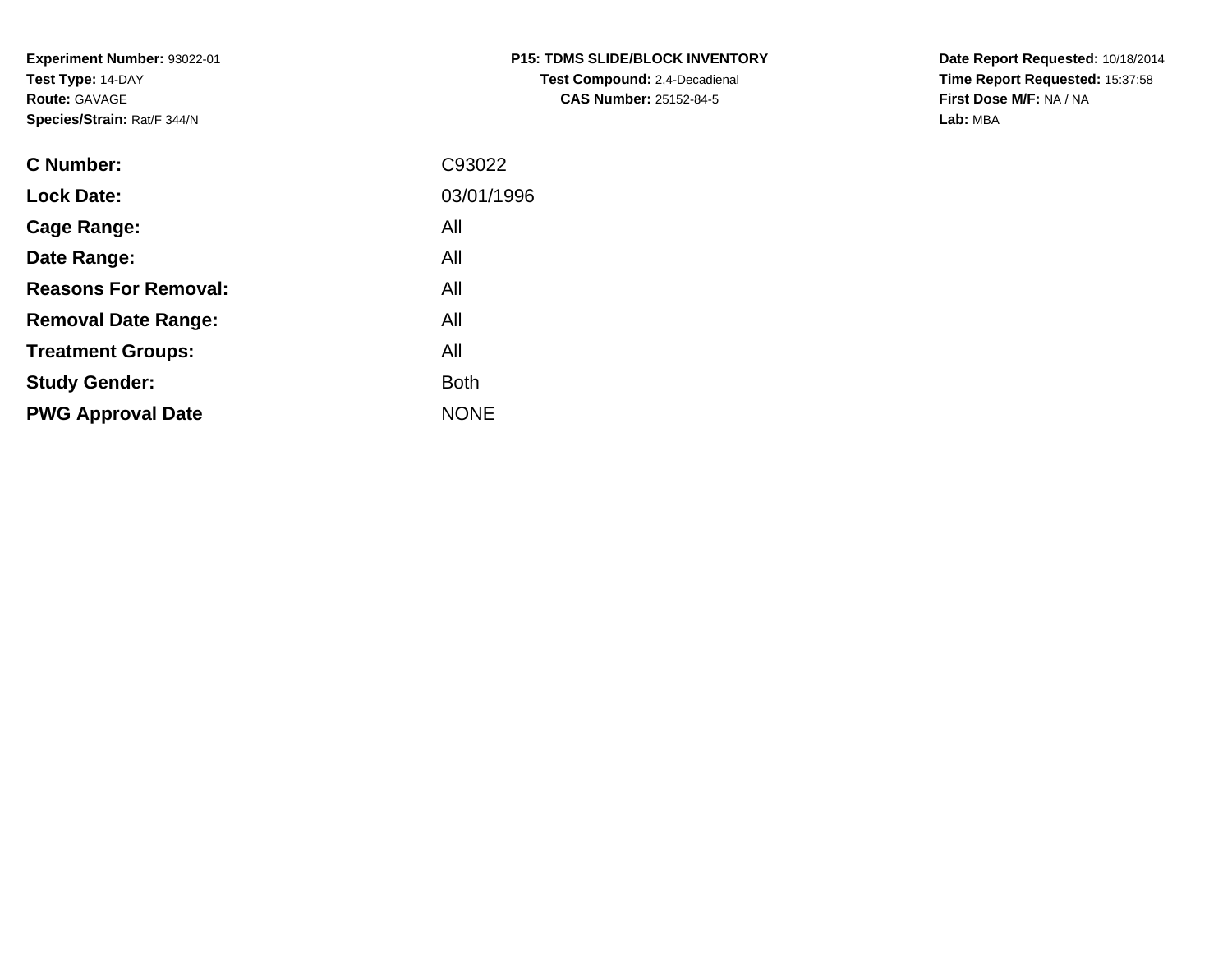**Test Type:** 14-DAY

**Route:** GAVAGE

**Species/Strain:** Rat/F 344/N

<sup>00005</sup> MB269M-5 ................ ................ Y N

### **P15: TDMS SLIDE/BLOCK INVENTORY**

**Test Compound:** 2,4-Decadienal **CAS Number:** 25152-84-5

**Date Report Requested:** 10/18/2014**Time Report Requested:** 15:37:58**First Dose M/F:** NA / NA**Lab:** MBA

| <b>SPECIES: Rat</b>  |                                 |                               | STRAIN: F 344/N          |                          |                             | <b>SEX: MALE</b> | <b>DOSE LEVEL: 0.0</b><br>MG/KG |  |  |
|----------------------|---------------------------------|-------------------------------|--------------------------|--------------------------|-----------------------------|------------------|---------------------------------|--|--|
| CID<br><b>NUMBER</b> | <b>INDIVIDUAL</b><br>ANIMAL NO. | <b>HISTO</b><br><b>NUMBER</b> | NMBR OF<br><b>SLIDES</b> | NMBR OF<br><b>BLOCKS</b> | <b>WET</b><br><b>TISSUE</b> |                  |                                 |  |  |
|                      | 00001                           | MB269M-1                      |                          |                          | Y N                         |                  |                                 |  |  |
| 2                    | 00002                           | MB269M-2                      | .                        |                          | Y N                         |                  |                                 |  |  |
| 3                    | 00003                           | MB269M-3                      | .                        | .                        | Y N                         |                  |                                 |  |  |
| 4                    | 00004                           | MB269M-4                      |                          |                          | Y N                         |                  |                                 |  |  |
| 5                    | 00005                           | MB269M-5                      |                          |                          | Y N                         |                  |                                 |  |  |

 IN MY OPINION THIS MATERIAL IS OF SUFFICIENT QUALITY TO BE RETAINED IN THECARCINOGENESIS REPOSITORY UNLESS THE MATERIAL IS MARKED WITH AN ASTERISK

REVIEWED BY REPOSITORY SUPERVISOR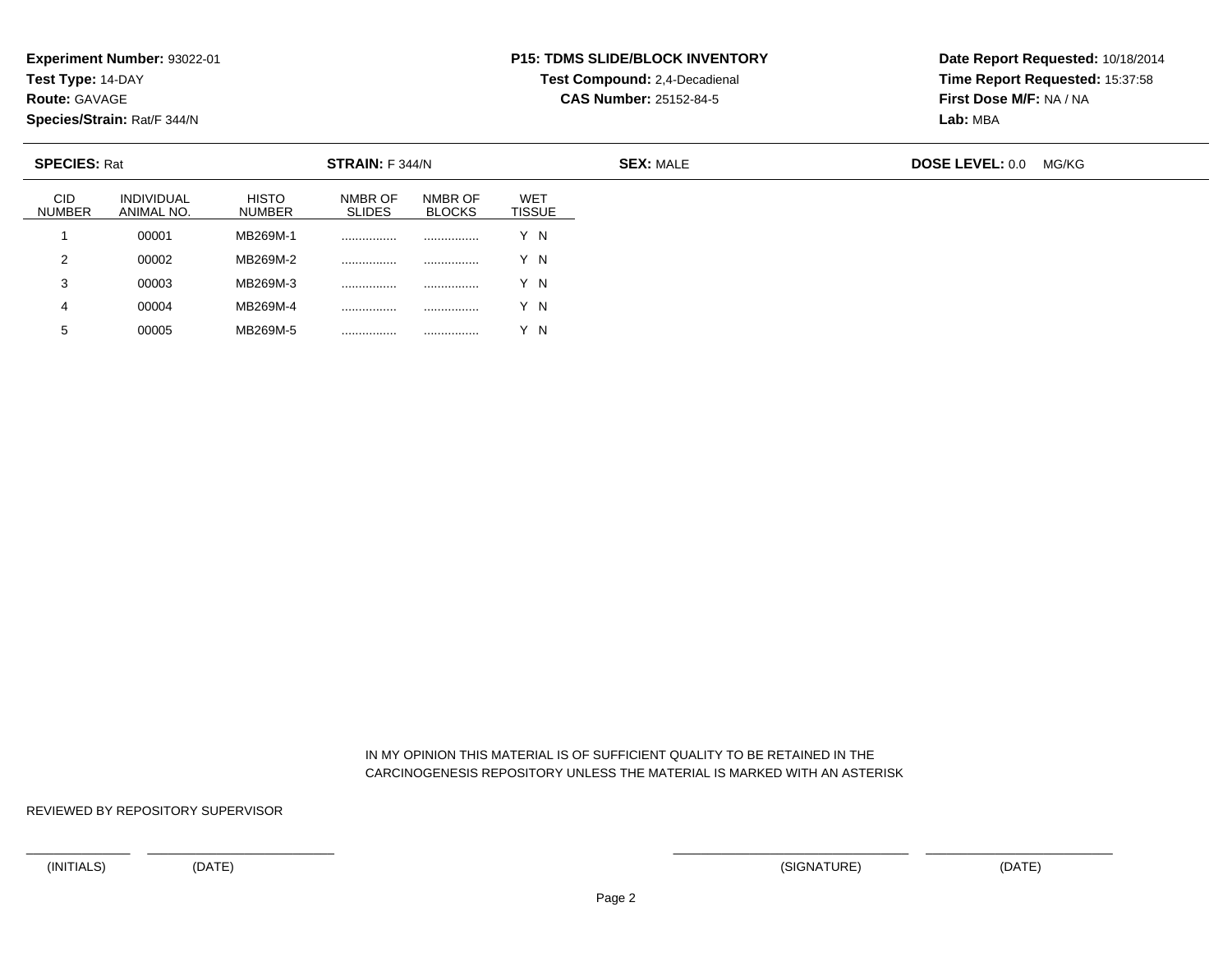**Test Type:** 14-DAY

**Route:** GAVAGE

**Species/Strain:** Rat/F 344/N

# **P15: TDMS SLIDE/BLOCK INVENTORY**

**Test Compound:** 2,4-Decadienal

**CAS Number:** 25152-84-5

**Date Report Requested:** 10/18/2014**Time Report Requested:** 15:37:58**First Dose M/F:** NA / NA**Lab:** MBA

| <b>SPECIES: Rat</b>         |                                 |                               | STRAIN: F 344/N          |                          |                             | <b>SEX: MALE</b> |  |  |
|-----------------------------|---------------------------------|-------------------------------|--------------------------|--------------------------|-----------------------------|------------------|--|--|
| <b>CID</b><br><b>NUMBER</b> | <b>INDIVIDUAL</b><br>ANIMAL NO. | <b>HISTO</b><br><b>NUMBER</b> | NMBR OF<br><b>SLIDES</b> | NMBR OF<br><b>BLOCKS</b> | <b>WET</b><br><b>TISSUE</b> |                  |  |  |
| 16                          | 00016                           | MB269M-16                     |                          |                          | Y N                         |                  |  |  |
| 17                          | 00017                           | MB269M-17                     |                          |                          | Y N                         |                  |  |  |
| 18                          | 00018                           | MB269M-18                     |                          |                          | Y N                         |                  |  |  |
| 19                          | 00019                           | MB269M-19                     |                          |                          | Y N                         |                  |  |  |
| 20                          | 00020                           | MB269M-20                     |                          |                          | Y N                         |                  |  |  |

 IN MY OPINION THIS MATERIAL IS OF SUFFICIENT QUALITY TO BE RETAINED IN THECARCINOGENESIS REPOSITORY UNLESS THE MATERIAL IS MARKED WITH AN ASTERISK

REVIEWED BY REPOSITORY SUPERVISOR

<sup>00020</sup> MB269M-20 ................ ................ Y N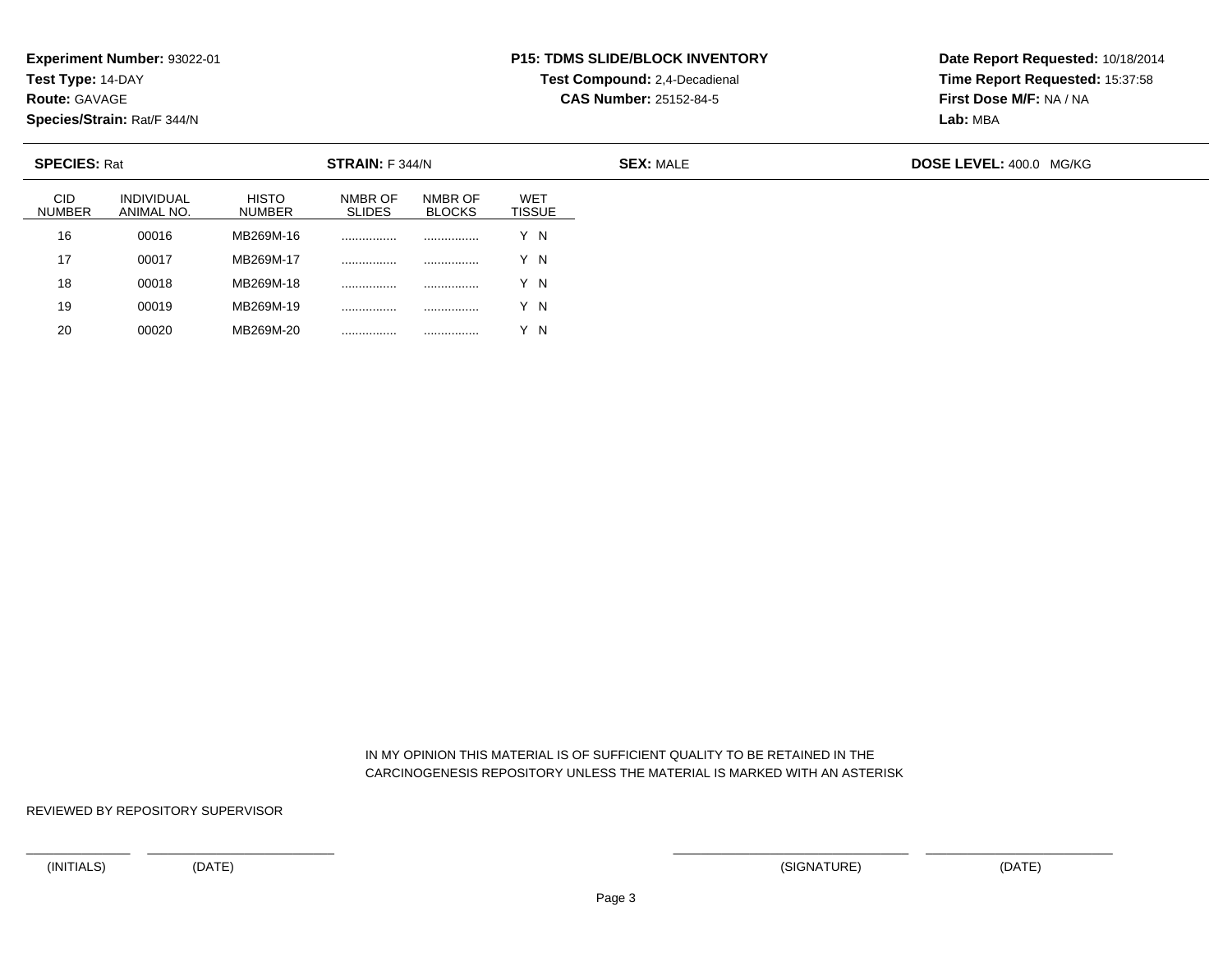**Test Type:** 14-DAY

**Route:** GAVAGE

25

**Species/Strain:** Rat/F 344/N

<sup>00025</sup> MB269M-25 ................ ................ Y N

# **P15: TDMS SLIDE/BLOCK INVENTORY**

**Test Compound:** 2,4-Decadienal **CAS Number:** 25152-84-5

**Date Report Requested:** 10/18/2014**Time Report Requested:** 15:37:58**First Dose M/F:** NA / NA**Lab:** MBA

| <b>SPECIES: Rat</b>         |                          |                               | STRAIN: F 344/N          |                          |                             | <b>SEX: MALE</b> | DOSE LEVEL: 1200.0 MG/KG |
|-----------------------------|--------------------------|-------------------------------|--------------------------|--------------------------|-----------------------------|------------------|--------------------------|
| <b>CID</b><br><b>NUMBER</b> | INDIVIDUAL<br>ANIMAL NO. | <b>HISTO</b><br><b>NUMBER</b> | NMBR OF<br><b>SLIDES</b> | NMBR OF<br><b>BLOCKS</b> | <b>WET</b><br><b>TISSUE</b> |                  |                          |
| 21                          | 00021                    | MB269M-21                     |                          | .                        | Y N                         |                  |                          |
| 22                          | 00022                    | MB269M-22                     |                          | .                        | Y N                         |                  |                          |
| 23                          | 00023                    | MB269M-23                     |                          | .                        | Y N                         |                  |                          |
| 24                          | 00024                    | MB269M-24                     |                          |                          | Y N                         |                  |                          |

 IN MY OPINION THIS MATERIAL IS OF SUFFICIENT QUALITY TO BE RETAINED IN THECARCINOGENESIS REPOSITORY UNLESS THE MATERIAL IS MARKED WITH AN ASTERISK

REVIEWED BY REPOSITORY SUPERVISOR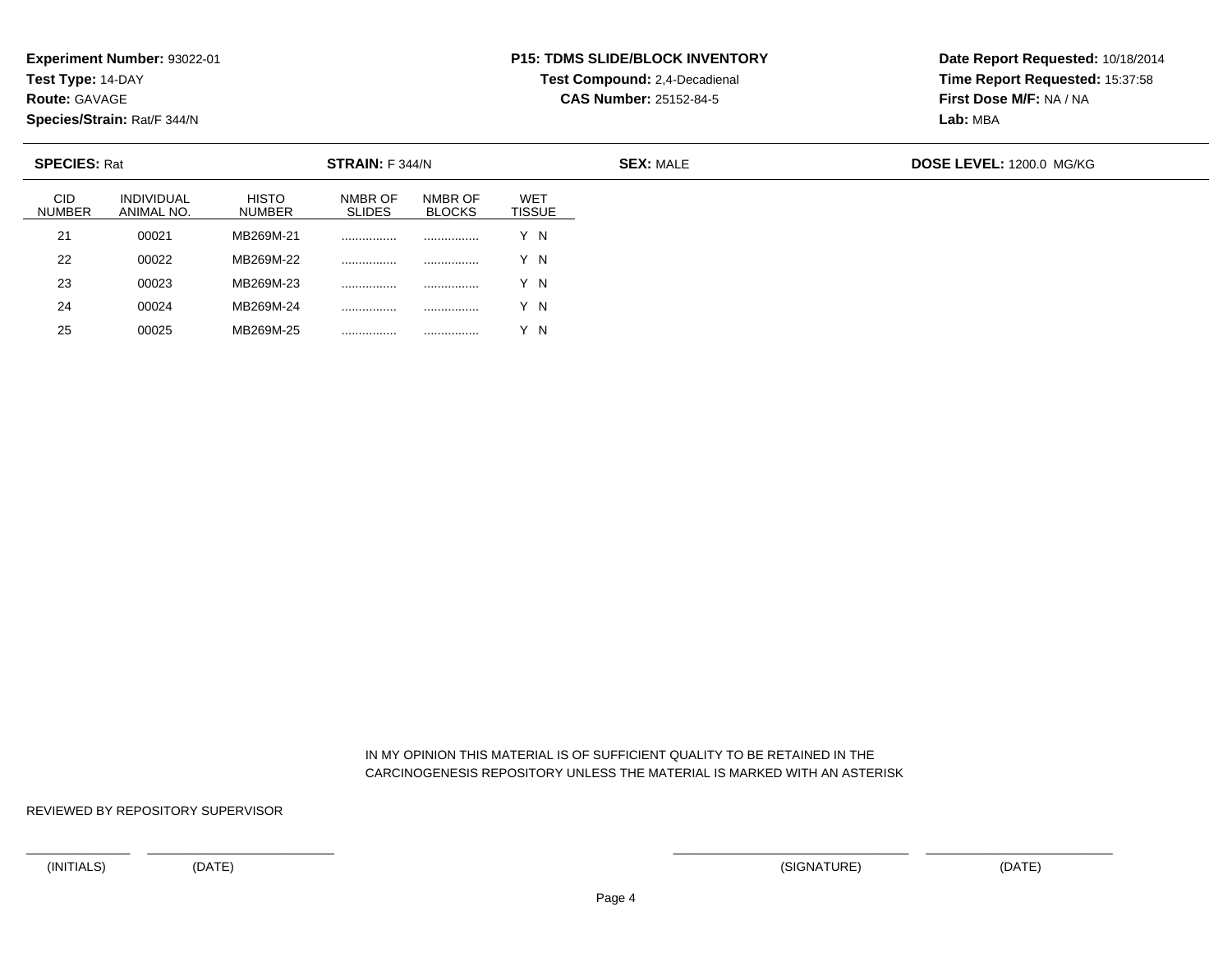**Test Type:** 14-DAY

**Route:** GAVAGE

**Species/Strain:** Rat/F 344/N

# **P15: TDMS SLIDE/BLOCK INVENTORY**

**Test Compound:** 2,4-Decadienal

**CAS Number:** 25152-84-5

**Date Report Requested:** 10/18/2014**Time Report Requested:** 15:37:58**First Dose M/F:** NA / NA**Lab:** MBA

| <b>SPECIES: Rat</b>         |                                 |                               | <b>STRAIN:</b> F 344/N   |                          |                             |  |
|-----------------------------|---------------------------------|-------------------------------|--------------------------|--------------------------|-----------------------------|--|
| <b>CID</b><br><b>NUMBER</b> | <b>INDIVIDUAL</b><br>ANIMAL NO. | <b>HISTO</b><br><b>NUMBER</b> | NMBR OF<br><b>SLIDES</b> | NMBR OF<br><b>BLOCKS</b> | <b>WET</b><br><b>TISSUE</b> |  |
| 26                          | 00026                           | MB269M-26                     |                          |                          | Y N                         |  |
| 27                          | 00027                           | MB269M-27                     | .                        |                          | Y N                         |  |
| 28                          | 00028                           | MB269M-28                     |                          |                          | Y N                         |  |
| 29                          | 00029                           | MB269M-29                     |                          | .                        | Y N                         |  |
| 30                          | 00030                           | MB269M-30                     | .                        | .                        | - N                         |  |

 IN MY OPINION THIS MATERIAL IS OF SUFFICIENT QUALITY TO BE RETAINED IN THECARCINOGENESIS REPOSITORY UNLESS THE MATERIAL IS MARKED WITH AN ASTERISK

REVIEWED BY REPOSITORY SUPERVISOR

<sup>00030</sup> MB269M-30 ................ ................ Y N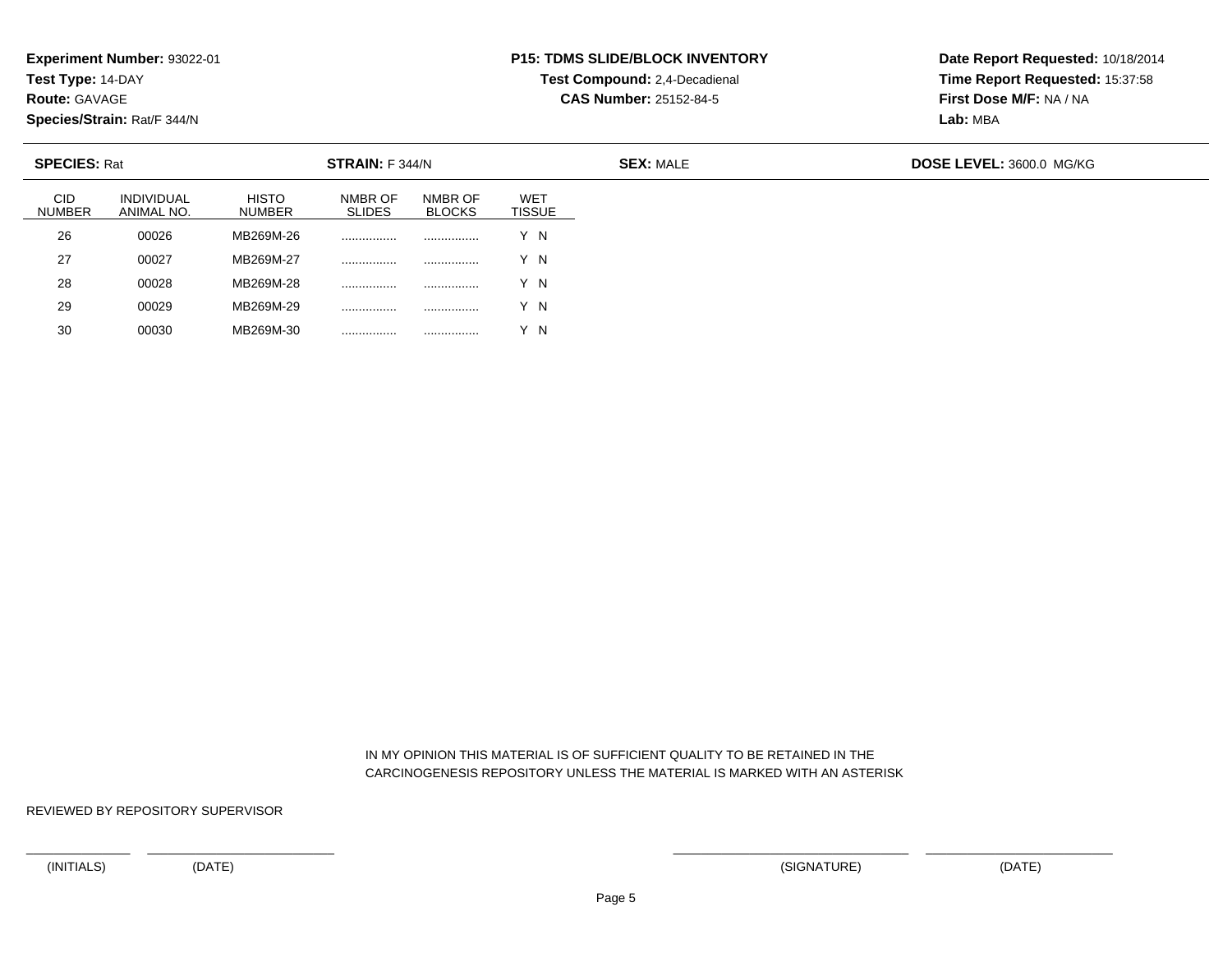**Test Type:** 14-DAY

**Route:** GAVAGE

**Species/Strain:** Rat/F 344/N

### **P15: TDMS SLIDE/BLOCK INVENTORY**

**Test Compound:** 2,4-Decadienal **CAS Number:** 25152-84-5

**Date Report Requested:** 10/18/2014**Time Report Requested:** 15:37:58**First Dose M/F:** NA / NA**Lab:** MBA

| <b>SPECIES: Rat</b>         |                          |                               | STRAIN: F 344/N          |                          |                      | <b>SEX: MALE</b> | DOSE LEVEL: 133.0 MG/KG |  |  |
|-----------------------------|--------------------------|-------------------------------|--------------------------|--------------------------|----------------------|------------------|-------------------------|--|--|
| <b>CID</b><br><b>NUMBER</b> | INDIVIDUAL<br>ANIMAL NO. | <b>HISTO</b><br><b>NUMBER</b> | NMBR OF<br><b>SLIDES</b> | NMBR OF<br><b>BLOCKS</b> | <b>WET</b><br>TISSUE |                  |                         |  |  |
|                             | 00011                    | .                             | .                        |                          | Y N                  |                  |                         |  |  |
|                             | 00012                    | .                             | .                        |                          | N                    |                  |                         |  |  |
|                             | 00015                    | .                             | .                        |                          | $Y$ N                |                  |                         |  |  |
|                             | 00014                    | .                             | .                        |                          | Y N                  |                  |                         |  |  |
|                             | 00013                    | .                             | .                        |                          | - N                  |                  |                         |  |  |

 IN MY OPINION THIS MATERIAL IS OF SUFFICIENT QUALITY TO BE RETAINED IN THECARCINOGENESIS REPOSITORY UNLESS THE MATERIAL IS MARKED WITH AN ASTERISK

REVIEWED BY REPOSITORY SUPERVISOR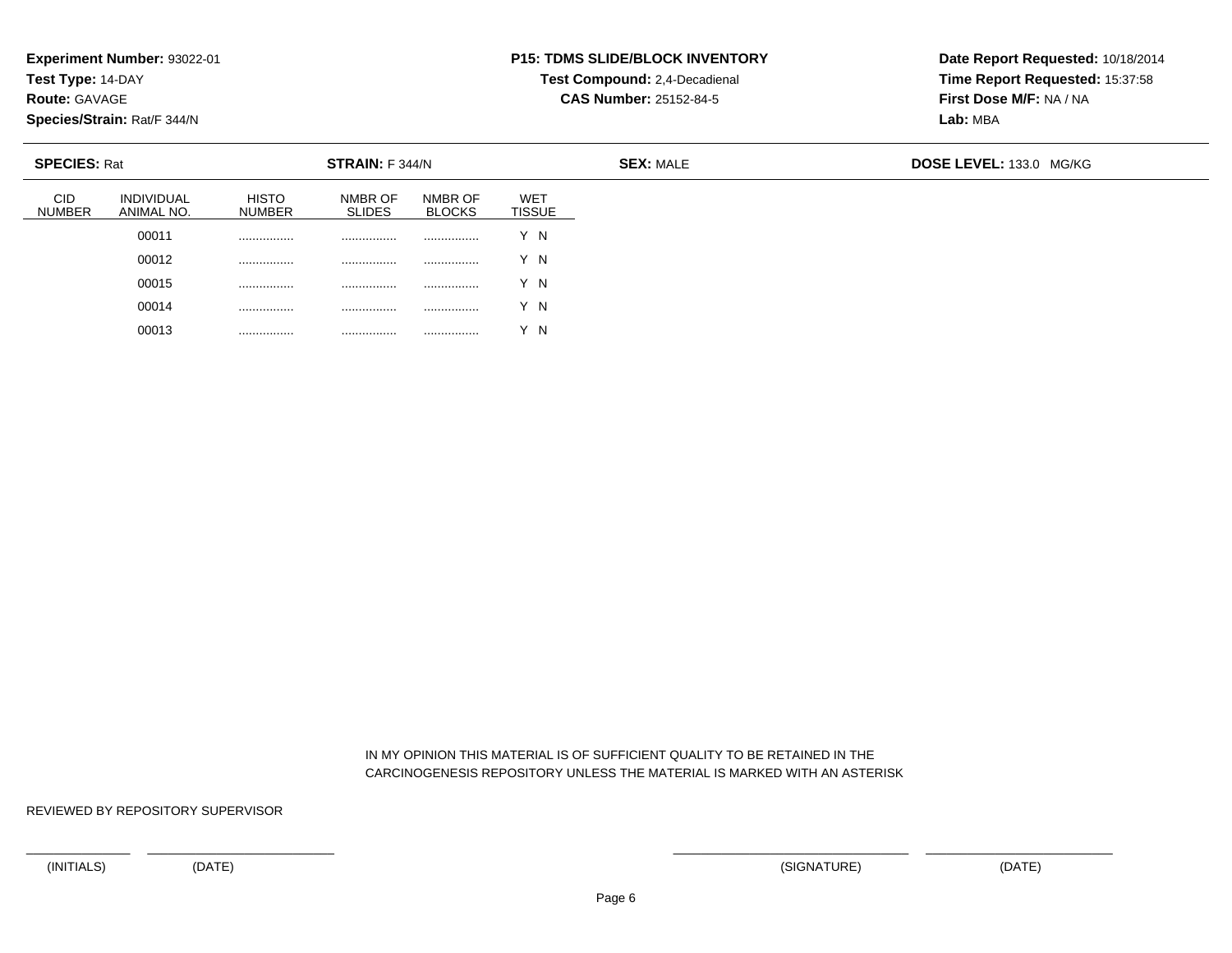**Test Type:** 14-DAY

**Route:** GAVAGE

**Species/Strain:** Rat/F 344/N

### **P15: TDMS SLIDE/BLOCK INVENTORY**

**Test Compound:** 2,4-Decadienal

**CAS Number:** 25152-84-5

**Date Report Requested:** 10/18/2014**Time Report Requested:** 15:37:58**First Dose M/F:** NA / NA**Lab:** MBA

| <b>SPECIES: Rat</b>             |                               | <b>STRAIN: F 344/N</b>   |                          |                      | <b>SEX: MALE</b> | <b>DOSE LEVEL: 45.0</b><br>MG/KG |
|---------------------------------|-------------------------------|--------------------------|--------------------------|----------------------|------------------|----------------------------------|
| <b>INDIVIDUAL</b><br>ANIMAL NO. | <b>HISTO</b><br><b>NUMBER</b> | NMBR OF<br><b>SLIDES</b> | NMBR OF<br><b>BLOCKS</b> | <b>WET</b><br>TISSUE |                  |                                  |
| 00006                           |                               | .                        |                          | Y N                  |                  |                                  |
| 00007                           |                               | .                        | .                        | Y N                  |                  |                                  |
| 00010                           |                               |                          |                          | Y N                  |                  |                                  |
| 00009                           |                               | .                        | .                        | Y N                  |                  |                                  |
| 00008                           | .                             | .                        |                          | - N                  |                  |                                  |

 IN MY OPINION THIS MATERIAL IS OF SUFFICIENT QUALITY TO BE RETAINED IN THECARCINOGENESIS REPOSITORY UNLESS THE MATERIAL IS MARKED WITH AN ASTERISK

REVIEWED BY REPOSITORY SUPERVISOR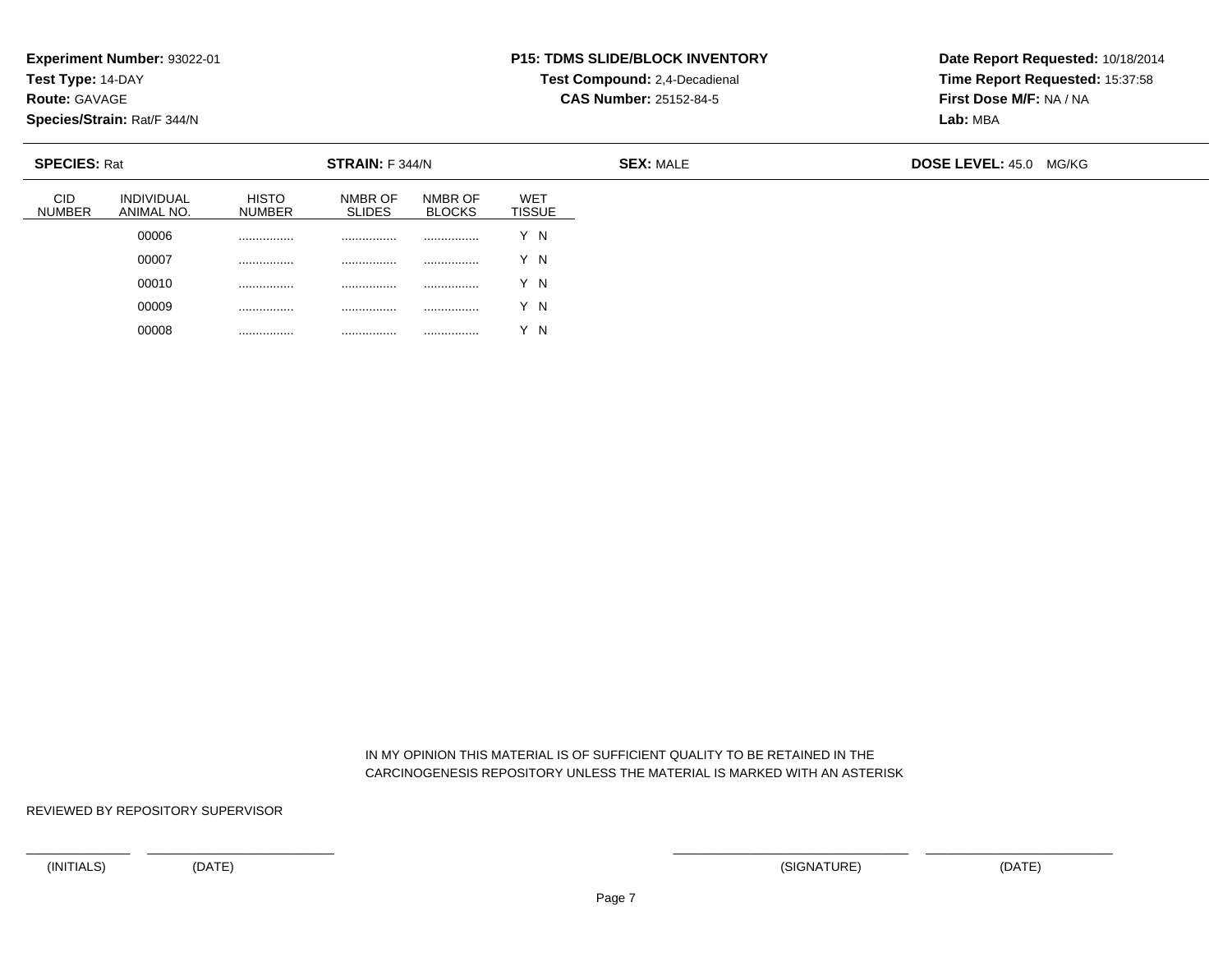**Test Type:** 14-DAY

**Route:** GAVAGE

35

**Species/Strain:** Rat/F 344/N

#### **P15: TDMS SLIDE/BLOCK INVENTORY**

**Test Compound:** 2,4-Decadienal

**CAS Number:** 25152-84-5

**Date Report Requested:** 10/18/2014**Time Report Requested:** 15:37:58**First Dose M/F:** NA / NA**Lab:** MBA

| <b>SPECIES: Rat</b>         |                                 |                               | STRAIN: F 344/N<br><b>SEX: FEMALE</b> |                          |                             |  | <b>DOSE LEVEL: 0.0</b><br>MG/KG |  |  |
|-----------------------------|---------------------------------|-------------------------------|---------------------------------------|--------------------------|-----------------------------|--|---------------------------------|--|--|
| <b>CID</b><br><b>NUMBER</b> | <b>INDIVIDUAL</b><br>ANIMAL NO. | <b>HISTO</b><br><b>NUMBER</b> | NMBR OF<br><b>SLIDES</b>              | NMBR OF<br><b>BLOCKS</b> | <b>WET</b><br><b>TISSUE</b> |  |                                 |  |  |
| 31                          | 00031                           | MB269M-31                     |                                       |                          | Y N                         |  |                                 |  |  |
| 32                          | 00032                           | MB269M-32                     |                                       |                          | Y N                         |  |                                 |  |  |
| 33                          | 00033                           | MB269M-33                     |                                       |                          | Y N                         |  |                                 |  |  |
| 34                          | 00034                           | MB269M-34                     |                                       | .                        | Y N                         |  |                                 |  |  |

 IN MY OPINION THIS MATERIAL IS OF SUFFICIENT QUALITY TO BE RETAINED IN THECARCINOGENESIS REPOSITORY UNLESS THE MATERIAL IS MARKED WITH AN ASTERISK

REVIEWED BY REPOSITORY SUPERVISOR

<sup>00035</sup> MB269M-35 ................ ................ Y N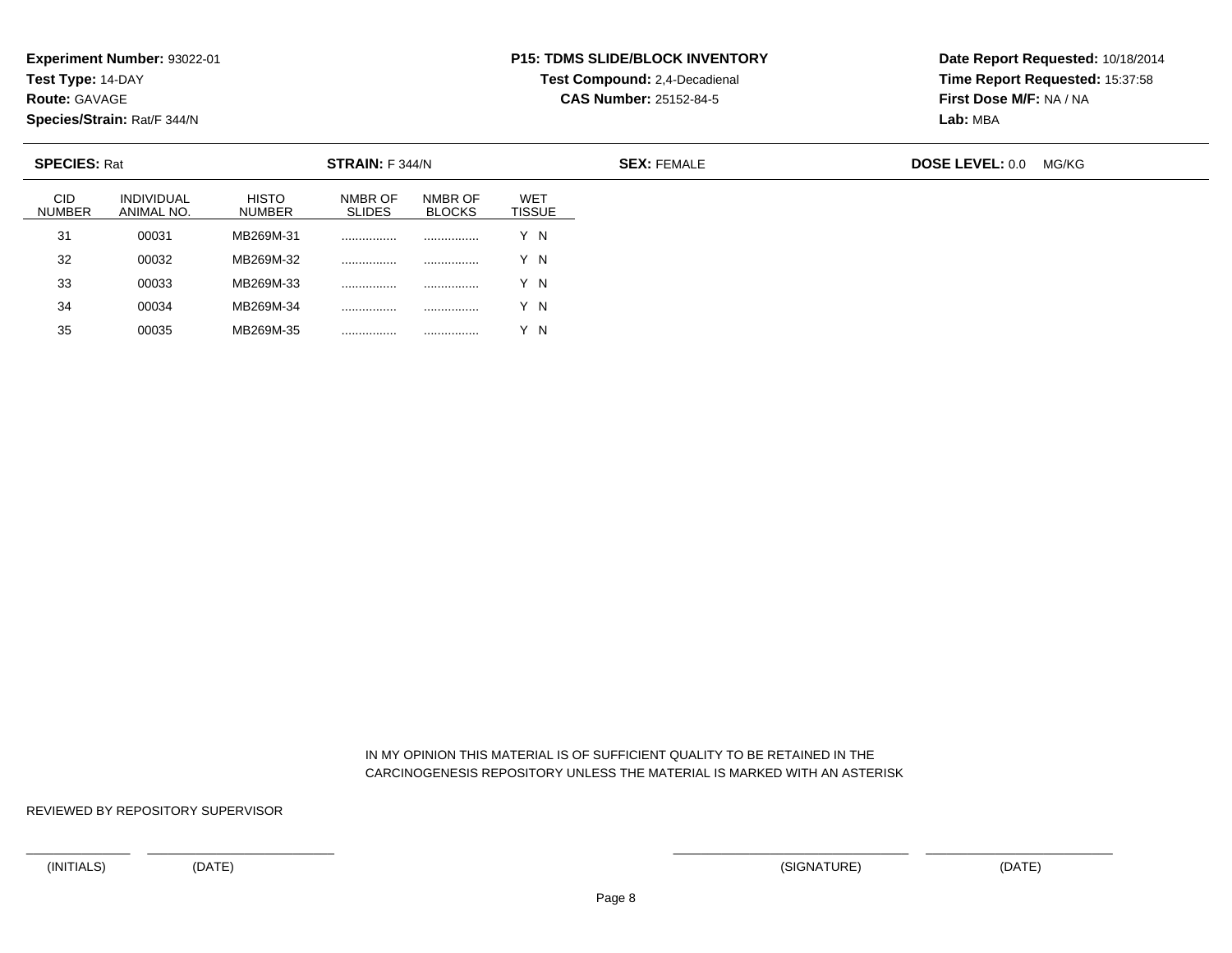**Test Type:** 14-DAY

**Route:** GAVAGE

**Species/Strain:** Rat/F 344/N

## **P15: TDMS SLIDE/BLOCK INVENTORY**

**Test Compound:** 2,4-Decadienal

**CAS Number:** 25152-84-5

**Date Report Requested:** 10/18/2014**Time Report Requested:** 15:37:58**First Dose M/F:** NA / NA**Lab:** MBA

| <b>SPECIES: Rat</b>  |                          |                               | STRAIN: F 344/N          |                          |                                  | <b>SEX: FEMALE</b> | <b>DOSE LEVEL: 400.0 MG/KG</b> |  |  |
|----------------------|--------------------------|-------------------------------|--------------------------|--------------------------|----------------------------------|--------------------|--------------------------------|--|--|
| CID<br><b>NUMBER</b> | INDIVIDUAL<br>ANIMAL NO. | <b>HISTO</b><br><b>NUMBER</b> | NMBR OF<br><b>SLIDES</b> | NMBR OF<br><b>BLOCKS</b> | WE <sub>1</sub><br><b>TISSUE</b> |                    |                                |  |  |
| 46                   | 00046                    | MB269M-46                     |                          | .                        | Y N                              |                    |                                |  |  |
| 47                   | 00047                    | MB269M-47                     |                          |                          | Y N                              |                    |                                |  |  |
| 48                   | 00048                    | MB269M-48                     |                          | .                        | Y N                              |                    |                                |  |  |
| 49                   | 00049                    | MB269M-49                     |                          | .                        | Y N                              |                    |                                |  |  |
| 50                   | 00050                    | MB269M-50                     |                          |                          | Y N                              |                    |                                |  |  |

 IN MY OPINION THIS MATERIAL IS OF SUFFICIENT QUALITY TO BE RETAINED IN THECARCINOGENESIS REPOSITORY UNLESS THE MATERIAL IS MARKED WITH AN ASTERISK

REVIEWED BY REPOSITORY SUPERVISOR

<sup>00050</sup> MB269M-50 ................ ................ Y N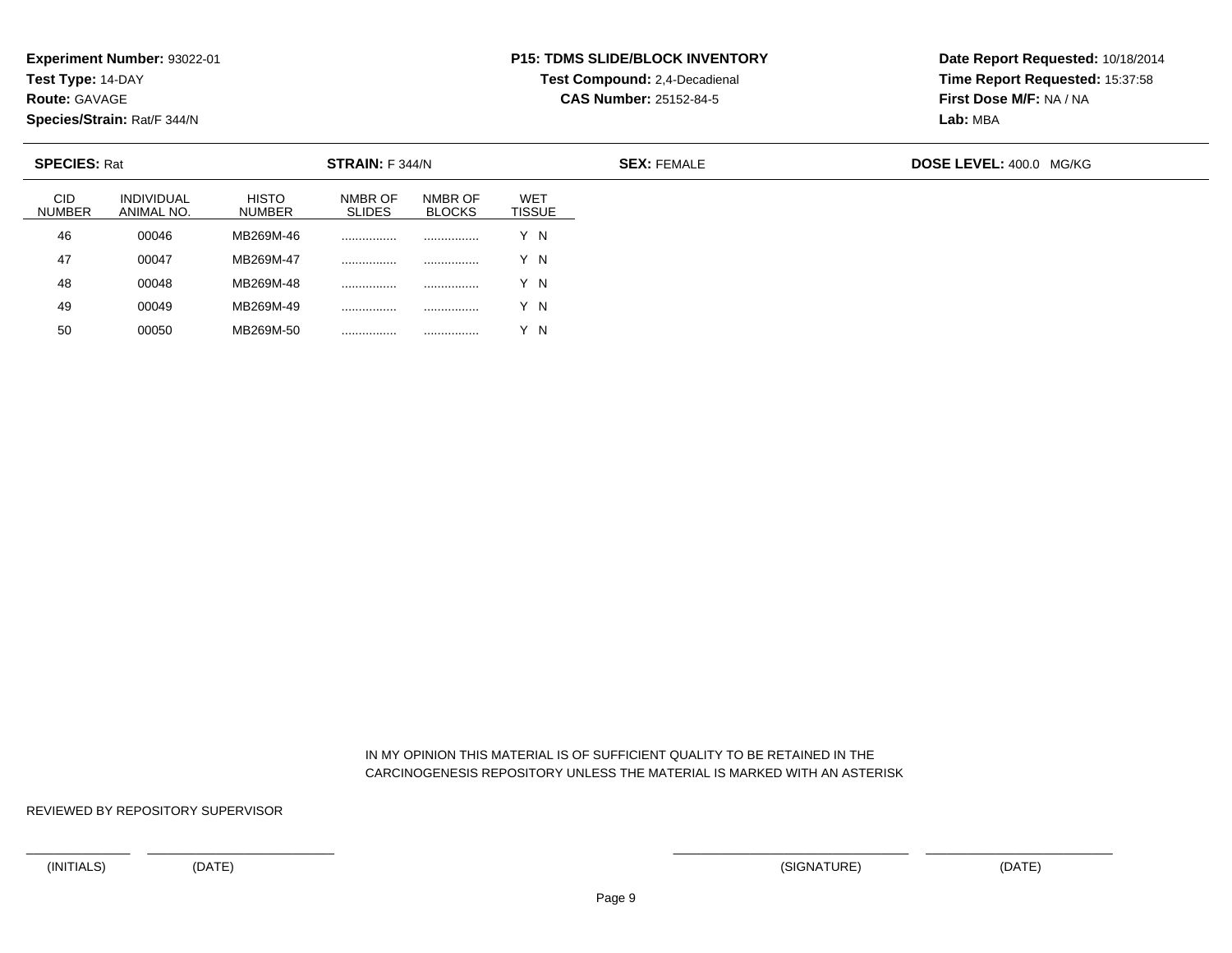**Test Type:** 14-DAY

**Route:** GAVAGE

**Species/Strain:** Rat/F 344/N

## **P15: TDMS SLIDE/BLOCK INVENTORY**

**Test Compound:** 2,4-Decadienal

**CAS Number:** 25152-84-5

**Date Report Requested:** 10/18/2014**Time Report Requested:** 15:37:58**First Dose M/F:** NA / NA**Lab:** MBA

| <b>SPECIES: Rat</b>         |                          |                               | STRAIN: F 344/N          |                          |                             | <b>SEX: FEMALE</b> | DOSE LEVEL: 1200.0 MG/KG |  |  |
|-----------------------------|--------------------------|-------------------------------|--------------------------|--------------------------|-----------------------------|--------------------|--------------------------|--|--|
| <b>CID</b><br><b>NUMBER</b> | INDIVIDUAL<br>ANIMAL NO. | <b>HISTO</b><br><b>NUMBER</b> | NMBR OF<br><b>SLIDES</b> | NMBR OF<br><b>BLOCKS</b> | <b>WET</b><br><b>TISSUE</b> |                    |                          |  |  |
| 51                          | 00051                    | MB269M-51                     |                          |                          | Y N                         |                    |                          |  |  |
| 52                          | 00052                    | MB269M-52                     |                          |                          | Y N                         |                    |                          |  |  |
| 53                          | 00053                    | MB269M-53                     | .                        |                          | Y N                         |                    |                          |  |  |
| 54                          | 00054                    | MB269M-54                     | .                        |                          | Y N                         |                    |                          |  |  |
| 55                          | 00055                    | MB269M-55                     |                          |                          | Y N                         |                    |                          |  |  |

 IN MY OPINION THIS MATERIAL IS OF SUFFICIENT QUALITY TO BE RETAINED IN THECARCINOGENESIS REPOSITORY UNLESS THE MATERIAL IS MARKED WITH AN ASTERISK

REVIEWED BY REPOSITORY SUPERVISOR

<sup>00055</sup> MB269M-55 ................ ................ Y N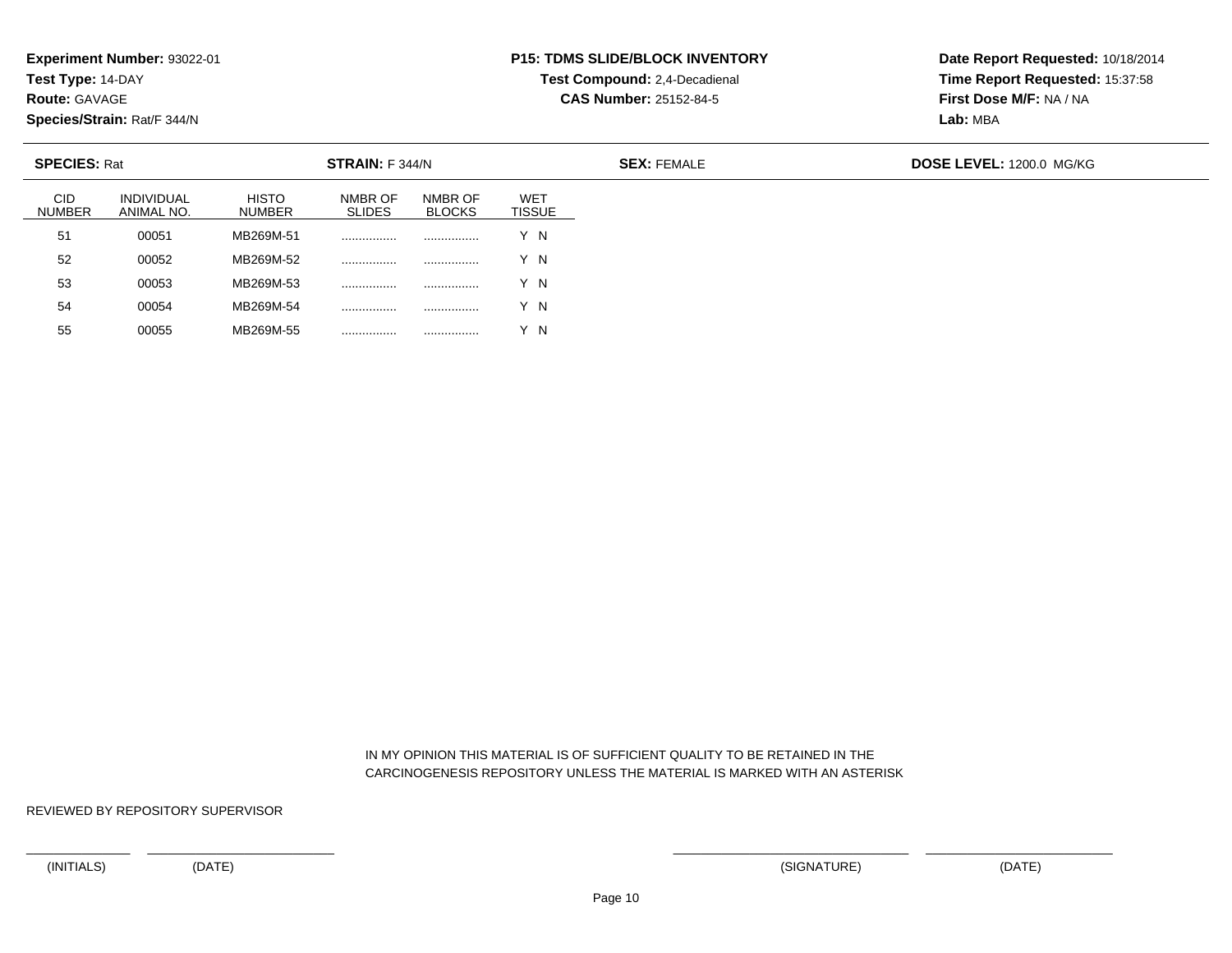**Test Type:** 14-DAY

**Route:** GAVAGE

**Species/Strain:** Rat/F 344/N

# **P15: TDMS SLIDE/BLOCK INVENTORY**

**Test Compound:** 2,4-Decadienal

**CAS Number:** 25152-84-5

**Date Report Requested:** 10/18/2014**Time Report Requested:** 15:37:58**First Dose M/F:** NA / NA**Lab:** MBA

| <b>SPECIES: Rat</b>         |                          |                               | STRAIN: F 344/N          |                          |                             | <b>SEX: FEMALE</b> | DOSE LEVEL: 3600.0 MG/KG |  |  |
|-----------------------------|--------------------------|-------------------------------|--------------------------|--------------------------|-----------------------------|--------------------|--------------------------|--|--|
| <b>CID</b><br><b>NUMBER</b> | INDIVIDUAL<br>ANIMAL NO. | <b>HISTO</b><br><b>NUMBER</b> | NMBR OF<br><b>SLIDES</b> | NMBR OF<br><b>BLOCKS</b> | <b>WET</b><br><b>TISSUE</b> |                    |                          |  |  |
| 56                          | 00056                    | MB269M-56                     |                          |                          | Y N                         |                    |                          |  |  |
| 57                          | 00057                    | MB269M-57                     |                          |                          | Y N                         |                    |                          |  |  |
| 58                          | 00058                    | MB269M-58                     |                          |                          | Y N                         |                    |                          |  |  |
| 59                          | 00059                    | MB269M-59                     | .                        |                          | Y N                         |                    |                          |  |  |
| 60                          | 00060                    | MB269M-60                     |                          |                          | Y N                         |                    |                          |  |  |

 IN MY OPINION THIS MATERIAL IS OF SUFFICIENT QUALITY TO BE RETAINED IN THECARCINOGENESIS REPOSITORY UNLESS THE MATERIAL IS MARKED WITH AN ASTERISK

REVIEWED BY REPOSITORY SUPERVISOR

<sup>00060</sup> MB269M-60 ................ ................ Y N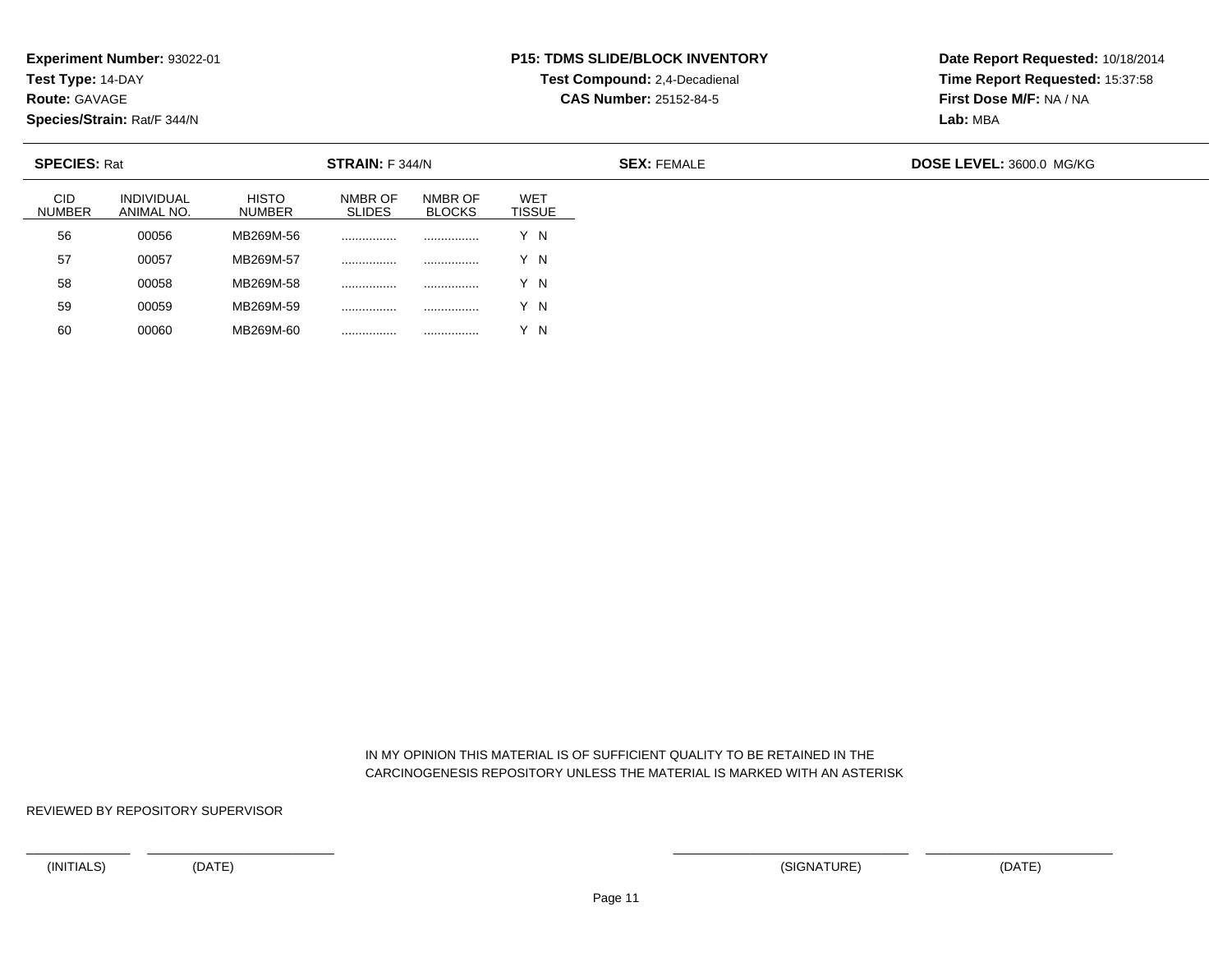**Test Type:** 14-DAY

**Route:** GAVAGE

**Species/Strain:** Rat/F 344/N

### **P15: TDMS SLIDE/BLOCK INVENTORY**

**Test Compound:** 2,4-Decadienal

**CAS Number:** 25152-84-5

**Date Report Requested:** 10/18/2014**Time Report Requested:** 15:37:58**First Dose M/F:** NA / NA**Lab:** MBA

| <b>SPECIES: Rat</b> |                                 |                               | STRAIN: F 344/N          |                          | <b>SEX: FEMALE</b>          |  | DOSE LEVEL: 133.0 MG/KG |
|---------------------|---------------------------------|-------------------------------|--------------------------|--------------------------|-----------------------------|--|-------------------------|
| <b>NUMBER</b>       | <b>INDIVIDUAL</b><br>ANIMAL NO. | <b>HISTO</b><br><b>NUMBER</b> | NMBR OF<br><b>SLIDES</b> | NMBR OF<br><b>BLOCKS</b> | <b>WET</b><br><b>TISSUE</b> |  |                         |
|                     | 00041                           | .                             | .                        | .                        | Y N                         |  |                         |
|                     | 00042                           |                               |                          |                          | Y N                         |  |                         |
|                     | 00045                           |                               |                          |                          | Y N                         |  |                         |
|                     | 00044                           |                               | .                        | .                        | Y N                         |  |                         |
|                     | 00043                           |                               | .                        | .                        | $\checkmark$<br>N           |  |                         |

 IN MY OPINION THIS MATERIAL IS OF SUFFICIENT QUALITY TO BE RETAINED IN THECARCINOGENESIS REPOSITORY UNLESS THE MATERIAL IS MARKED WITH AN ASTERISK

REVIEWED BY REPOSITORY SUPERVISOR